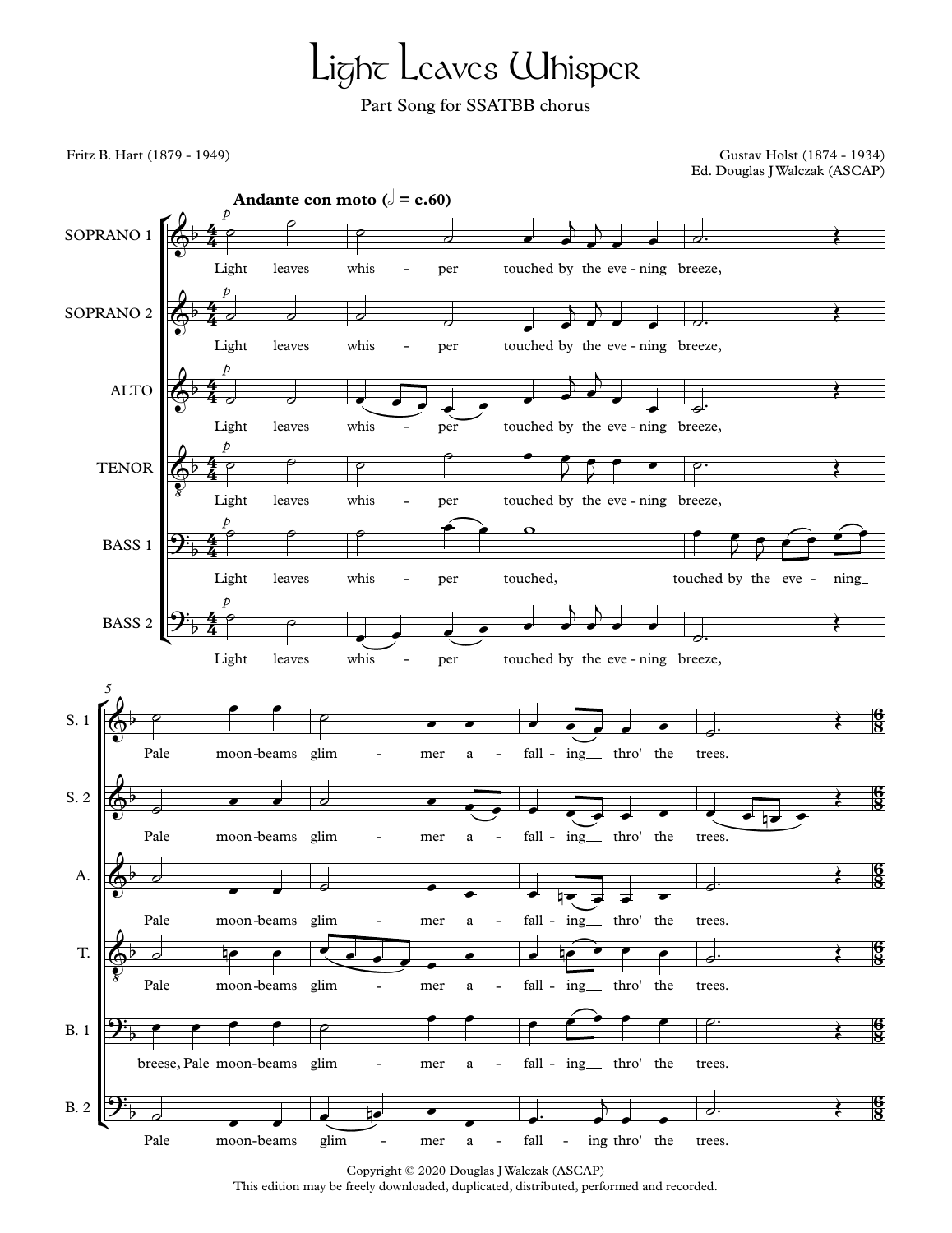



2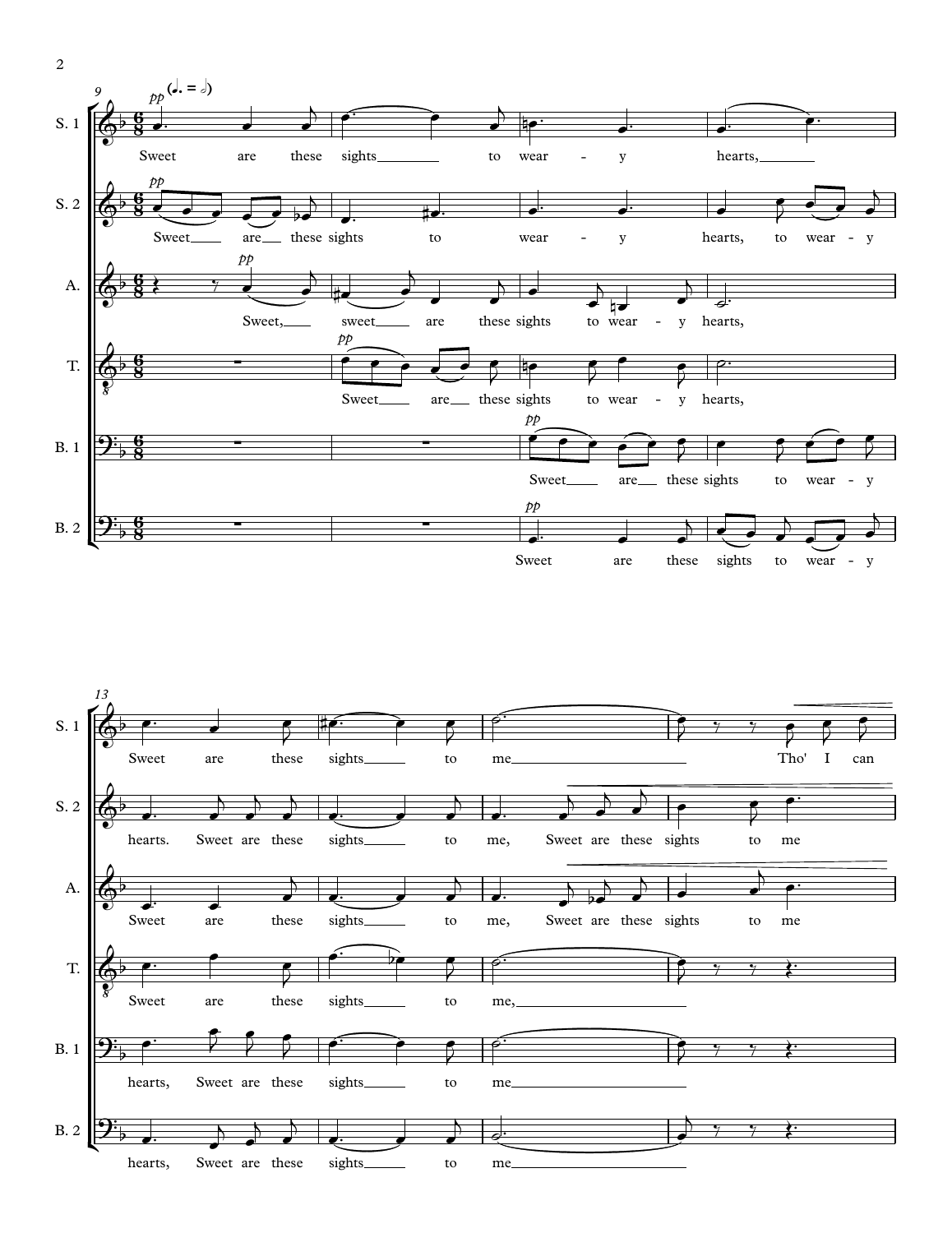

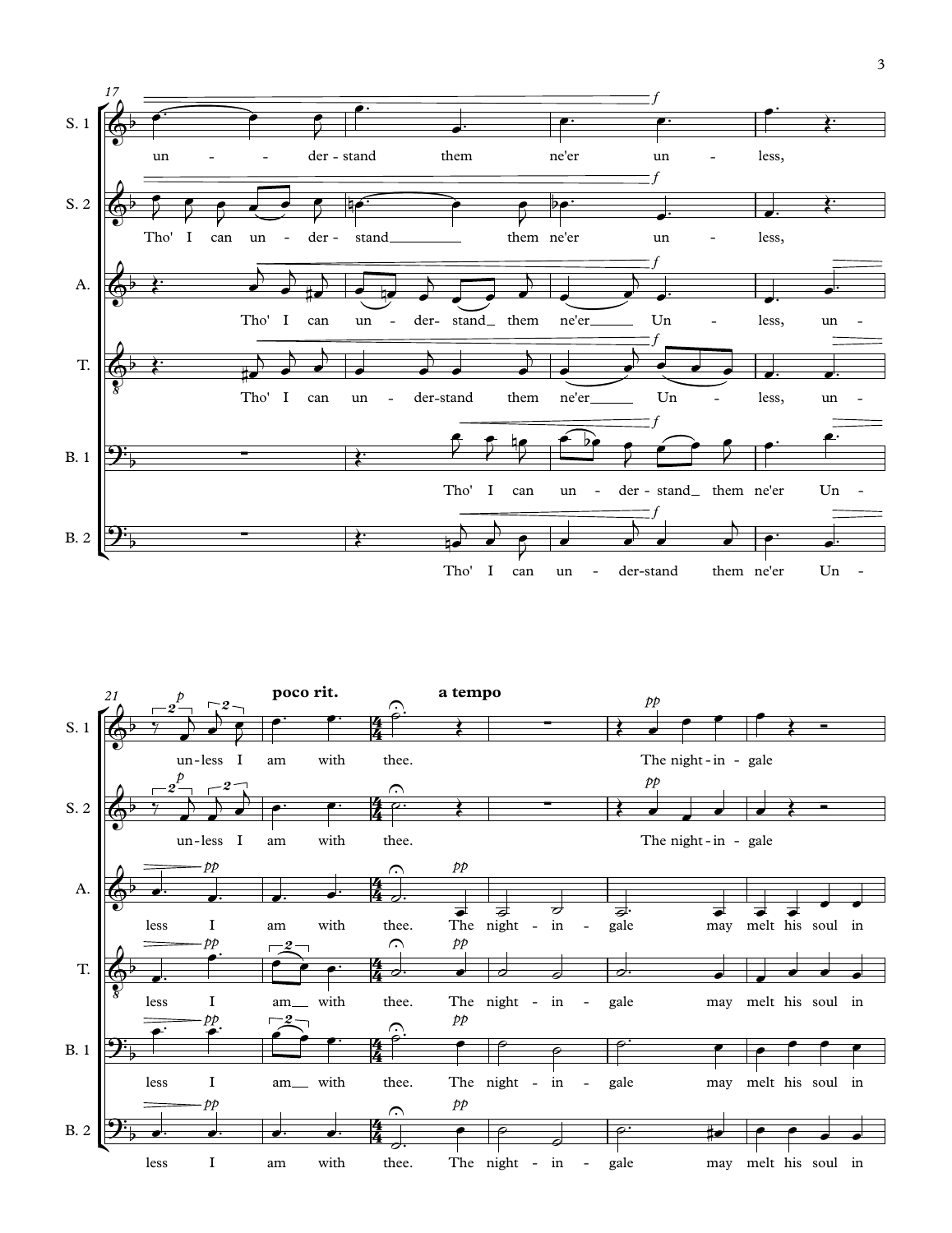



4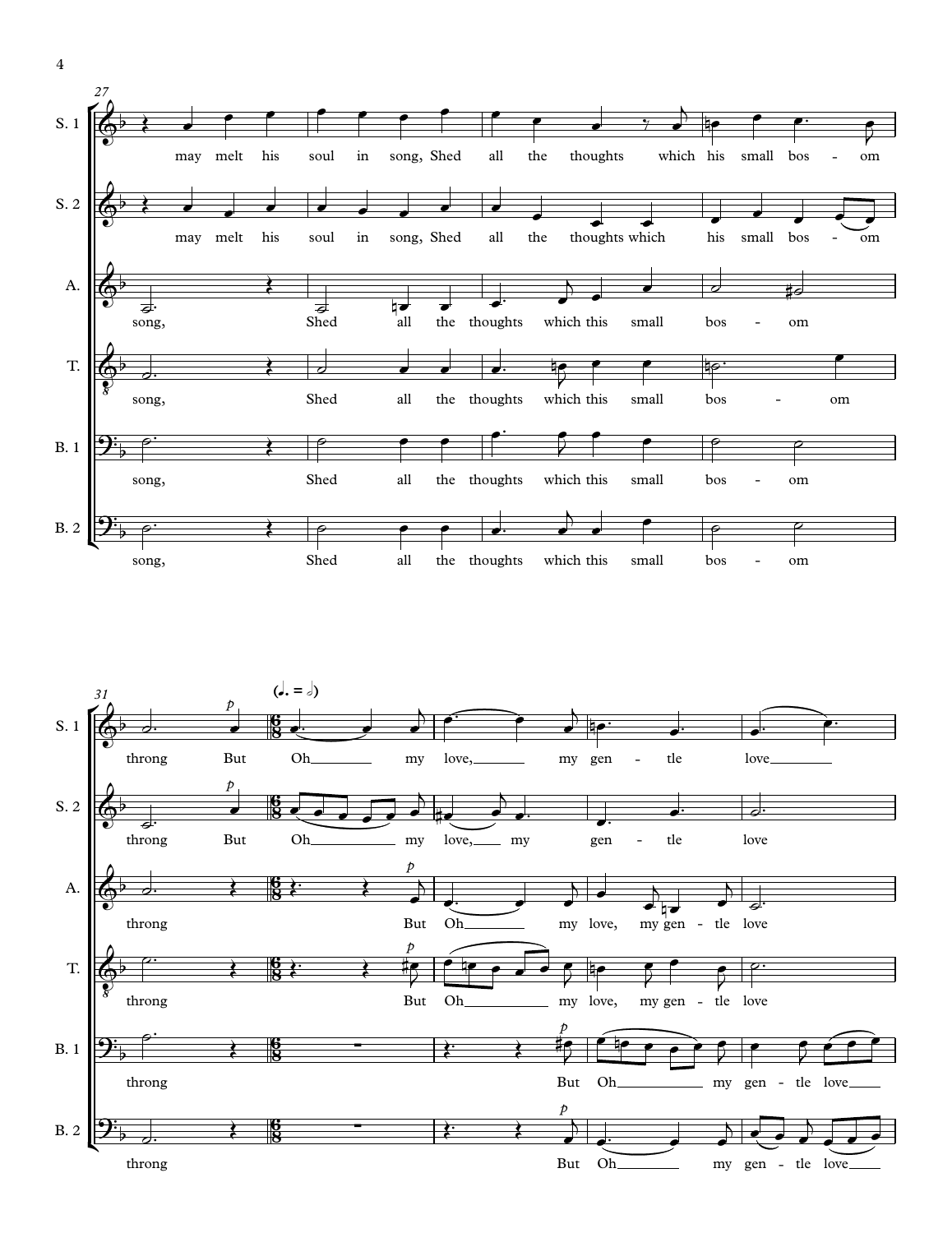